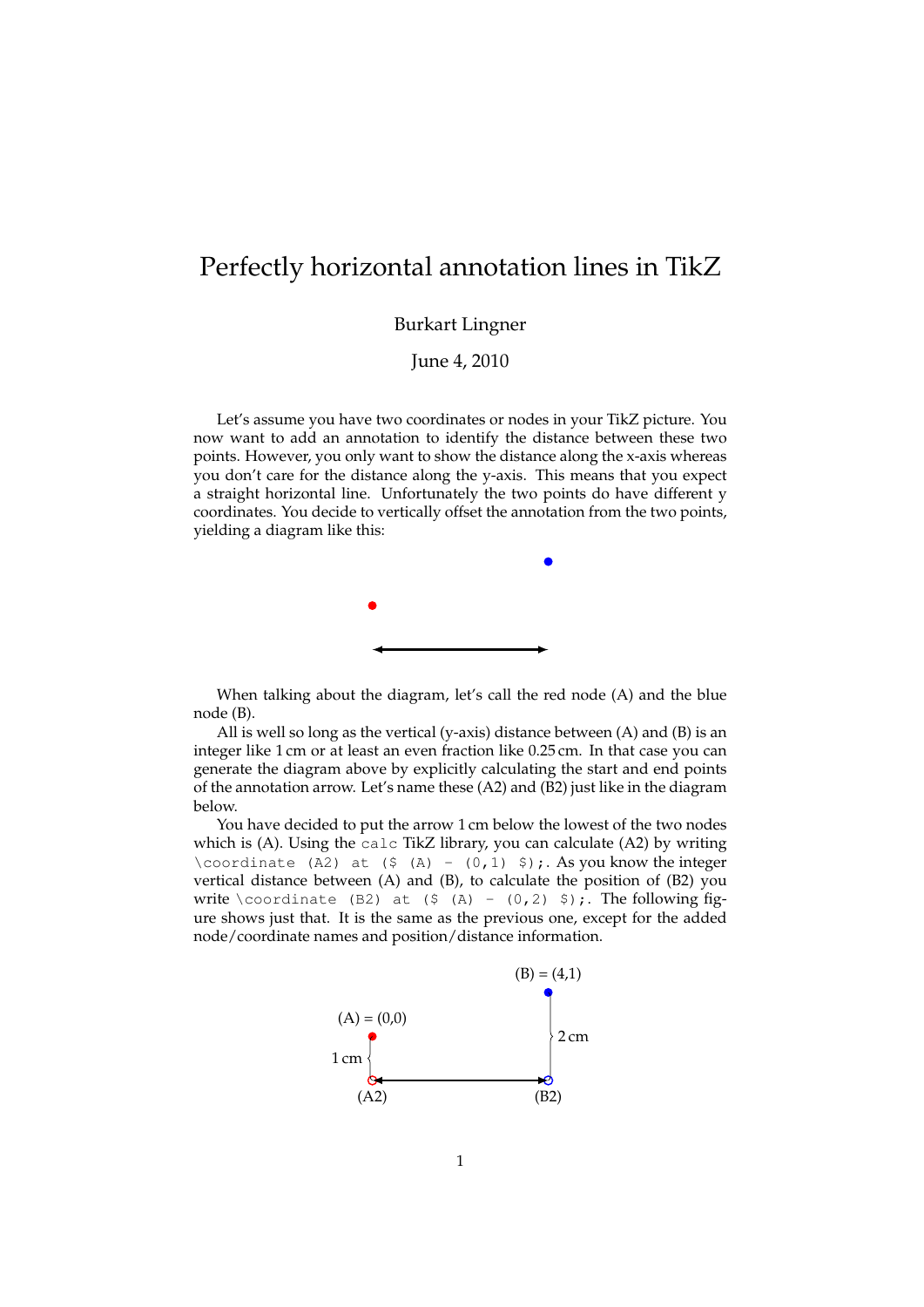However, move the vertical coordinates by fractions of a centimeter and the line in the bottom is not horizontal anymore. In the example below (B) was moved down by 0.2 cm whereas (B2) continues to be calculated as being 2 cm below (B). Obviously this results in (B2) being too low and the annotation line having a downward slope.

So long as you know (B) to be vertically shifted from the position you initially assumed (that would be at y coordinate 1.0 cm instead of 0.8 cm) you can adjust the calculation of (B2) accordingly. Insofar this example is academic. But what if you never explicitly specified the coordinates of (A) and/or (B) but instead have them calculated automatically through the various means TikZ offers? And what if that results in a shift much more arbitrary, like 0.18362 cm instead of 0.2 cm? Figuring out that shift by hand and adjusting for it in the calculation of (B2) is not only tedious, it also requires the same amount of fiddling once you slightly change the relative coordinates of (A) and (B).



The solution comes in the form of projections. Projections are based on three coordinates (or nodes). TikZ calculates an imaginary line between two of the three points, with the line actually going beyond these two end points. Then another imaginary line is calculated that starts in the third specified point and intersects the other imaginary line perpendicularly. The result you as a user get is the coordinate of that intersection. The diagram below makes use of this feature to get a horizontal annotation line starting from (A2) without ever explicitly specifying the vertical distance to (B). Note that (B) is still shifted relative to its original position in the beginning of this document.



In the figure above, a new coordinate (B3) is introduced. This coordinate is calculated using projections with the TikZ code \coordinate (B3) at (\$ (B) ! (A2) ! (B2)  $\$ );. Beforehand (B2) has been defined as \coordinate (B2) at  $(\frac{1}{2}$  (B) -  $(0, 1)$  \$);, however the actual position of (B2) is irrelevant so long as it lies straight above or below (B) and is not shifted horizontally.